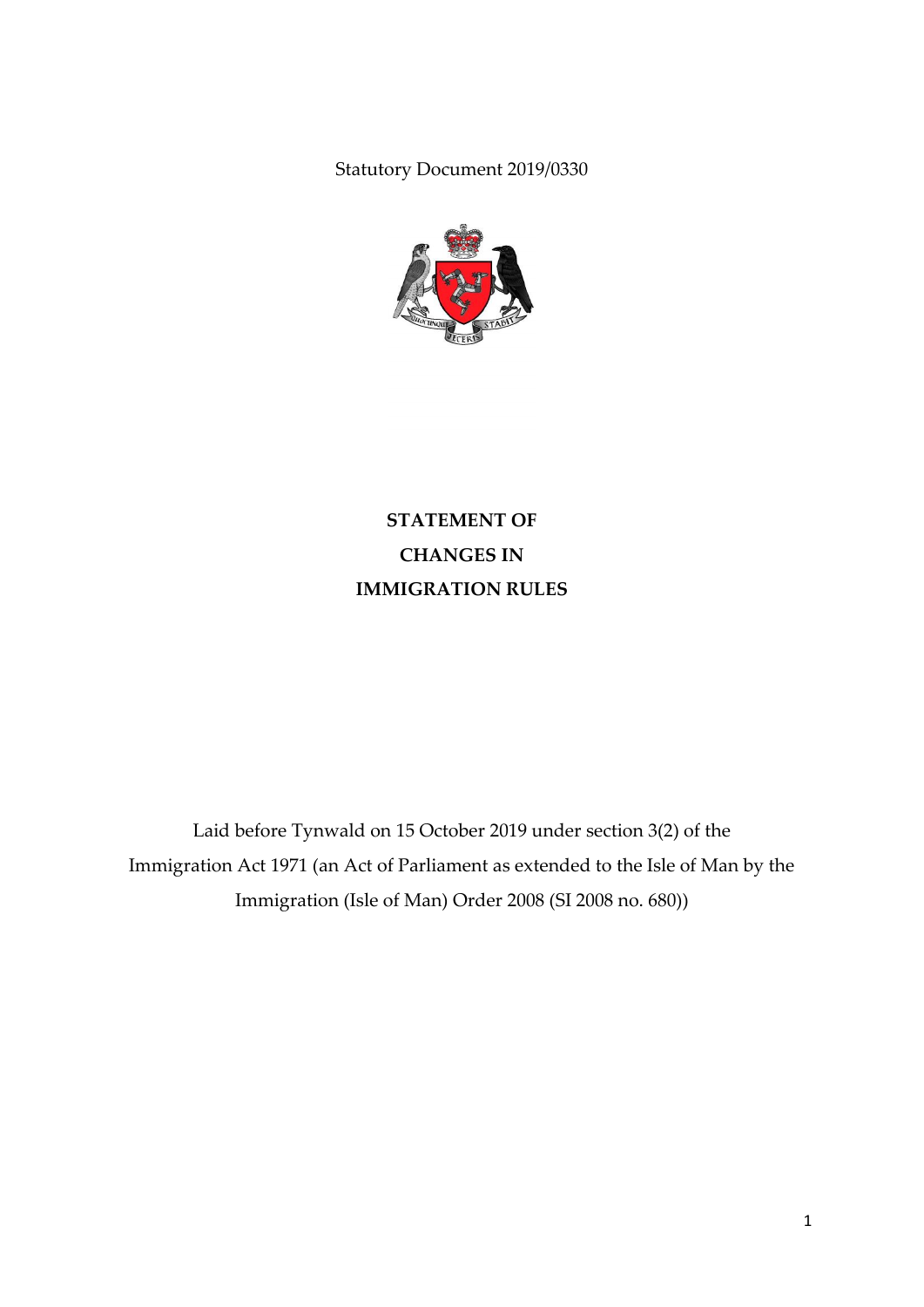The Cabinet Office has made the following changes to the Immigration Rules laid down by it as to the practice to be followed in the administration of the Immigration Act 1971<sup>1</sup> (of Parliament) as it has effect in the Isle of Man<sup>2</sup> for regulating entry into and the stay of persons in the Isle of Man and contained in the Statement laid before Tynwald on 17 May 2005<sup>3</sup>.

## **Commencement**

All changes set out in this Statement take effect from 29 October 2019.

## **General changes**

Gen1. For all instances of "Lieutenant Governor" in these Rules, substitute "Minister".

## **Changes to Interpretation**

- Int1. In the opening paragraph of the Introduction—
	- (a) for "Council of Ministers", substitute "Minister"; and
	- (b) after the second occurrence of "SD 62/05", insert "(as amended)".
- Int2. In paragraph 6, after the definition of "Medical Inspector", insert—

"any reference to "**the Minister**" is a reference to the Minister for the Cabinet Office, and any reference to a Minister of a named Department is a reference to the Minister of that Department of the Government of the Isle of Man.".

- Int3. In paragraph 6, in the definition of "**"Points Based System Sponsorship Functions"** omit "the Council of Ministers and".
- Int4. In paragraph 6, for the definition of "public funds" substitute—

"**"public funds"** means access to any of the following benefits, irrespective of whether they are paid out of general revenue funds or the Manx National Insurance Fund—

(a) housing provided under the Housing Acts 1955 to 1990;

<sup>1&</sup>lt;br><sup>1</sup> 1971 c. 77

<sup>&</sup>lt;sup>2</sup> See the Immigration (Isle of Man) Order (S.I. 2008 No 680)

<sup>3</sup> S.D. 62/05 amended by S.D.692/05, S.D. 442/06, S.D. 547/06, S.D. 781/06, S.D. 871/06, S.D. 124/07, S.D. 303/07, S.D. 534/07, S.D. 02/08, S.D. 500/08, GC 32/09, GC 35/09, GC 14/10, GC 26/10, GC 02/11, SD 518/11, SD 40/12, SD 0288/12, SD 0625/12, SD 0657/12, SD250/13, SD 302/13, SD 345/13 ,SD 2014/0004, SD 2014/0082, SD 2014/241, SD2014/314 , SD2014/324, SD2015/0265, SD2015/0386, SD2016/0092, SD2016/0175, SD5016/0211, SD2017/0066, SD2017/0183, SD2017/0314, SD2018/0084, and SD2018/0134.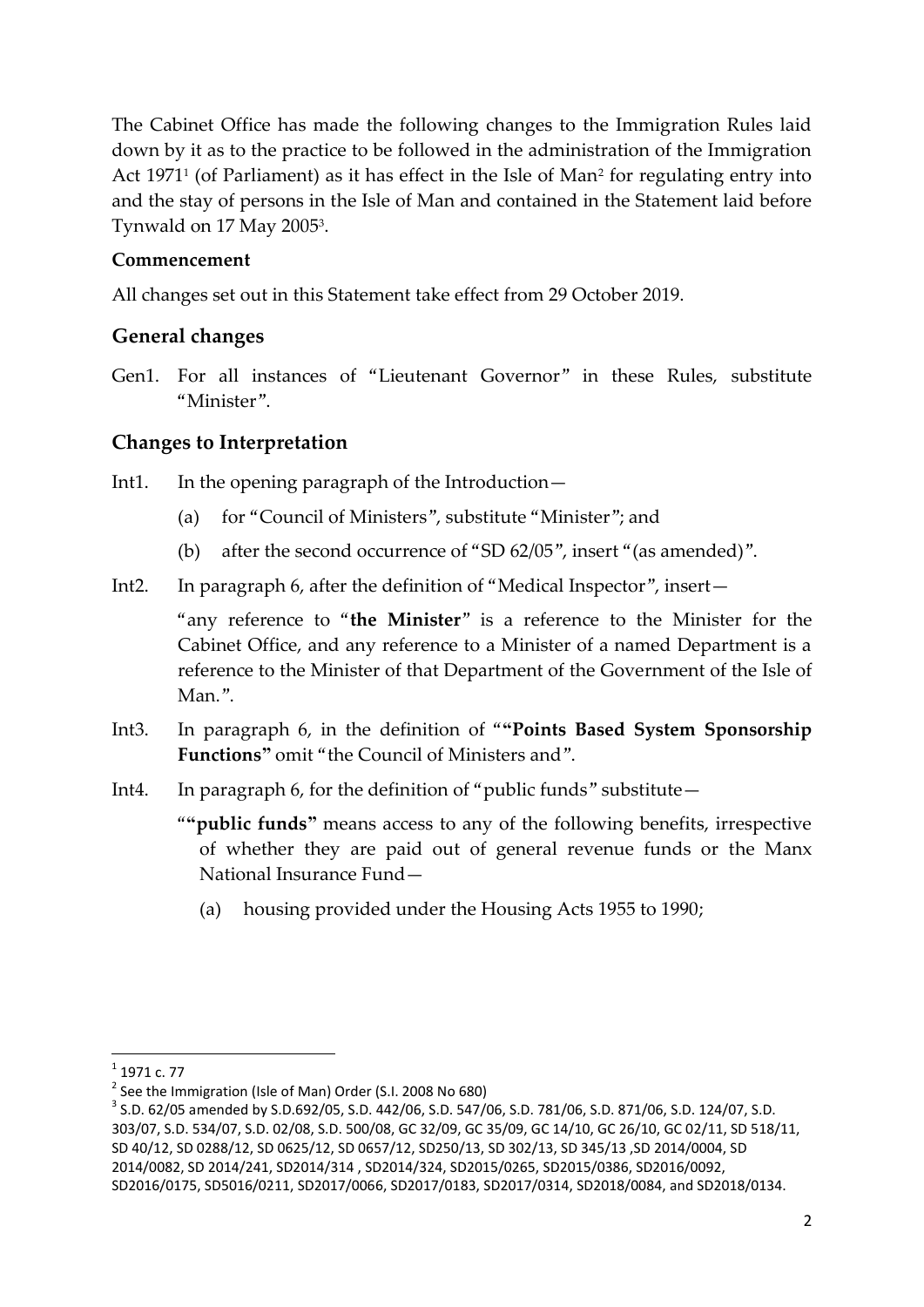- (b) attendance allowance, carer's allowance and disability living allowance under Part III of the Social Security Contributions and Benefits Act 1992<sup>4</sup> (as it has effect in the Island);
- (c) child benefit under Part IX of the Social Security Contributions and Benefits Act 1992 (as it has effect in the Island);
- (d) income support and employed person's allowance, under Part VII of the Social Security Contributions and Benefits Act 1992 (as it has effect in the Island);
- (e) incapacity benefit awarded under sub section (2A) of section 30A the Social Security Contributions and Benefits Act 1992 (as it has effect in the Island); and
- (f) income-based jobseeker's allowance under the Jobseekers  $Act<sup>5</sup> 1995$ (as it has effect in the Island).".
- Int5. In paragraph 6, in the definition of "**"Highly Skilled Migrant Programme Approval Letter**", for "Council of Ministers", substitute "Minister".

# **Changes to Part 6A**

- 6A.1 In paragraph 245ZY, omit subparagraph  $(c)(iii)(4)(iii)(IOM)$ .
- 6A.2 In subparagraph 245ZZB(c), for the following wording, "In each case before the student commences the employment referred to in sub-paragraphs (1), (2) or (3) above he must produce a valid document issued by the Department of Economic Development confirming that he has been granted permission to work as a student in accordance with the Overseas Student Scheme. Provided", substitute "provided".
- 6A.3 In subparagraph 245ZZD(c), omit the following wording "In each case before the student commences the employment referred to in subparagraphs (1), (2) or (3) above he must provide a valid document issued by the Department of Economic Development confirming that he has been granted permission to work as a student in accordance with the Overseas Student Scheme,".

### **Changes to Part 8**

**.** 

- 8.1 After paragraph 319E(d)(ii)(c), insert-
	- "(d) not have been absent from the UK and Islands for more than 180 days during any 12 month period in the continuous period, except that –

 $^4$  The Social Security Contributions and Benefits Act 1992 (c. 4) is an Act of Parliament. It has been applied to the Island by the Social Security Contributions and Benefits Act 1992 (Application) Order 1994 (SD 505/94). <sup>5</sup> The Jobseekers Act 1995 (c. 18) is an Act of Parliament. Is has been applied to the Island by the Jobseekers Act 1995 (Application) Order 1996 (SD 8/96).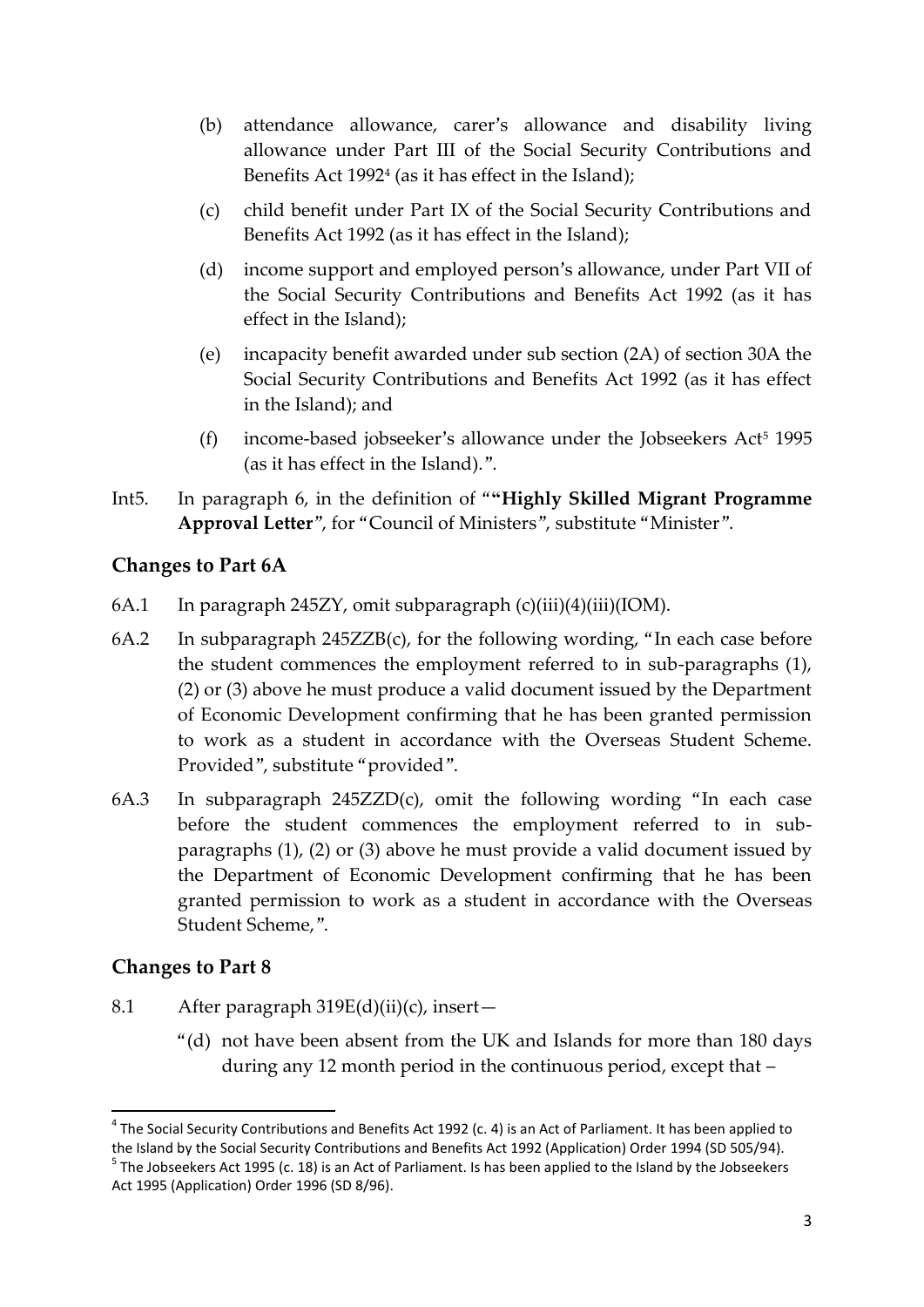- (1) any absence from the UK and Islands for the purpose of assisting with a national or international humanitarian or environmental crisis overseas shall not count towards the 180 days, if the applicant provides evidence that this was the purpose of the absence, and
- (2) any absence from the UK and Islands during periods of leave granted under the Rules in place before 29 October 2019 shall not count towards the 180 days.".
- 8.2 After paragraph 319E(d)(ii), insert—
	- "(iii) Any time spent lawfully in the United Kingdom, the Bailiwick of Guernsey or the Bailiwick of Jersey shall be deemed to be time spent in the Isle of Man.".

### **Changes to Appendix D**

- D1. In paragraph 135A(i)—
	- (a) for "Department for Economic Development", substitute "Department for Enterprise"; and
	- (b) for "Governor", substitute "Minister".

## **Changes to Appendix EU**

- EU1. In Annex 1, in sub-paragraph (b) of the entry for "specified date", for "on 29 March 2019 without a Withdrawal Agreement", substitute "without a Withdrawal Agreement".
- EU2. In Annex 1, in sub-paragraph (b)(i) of the entry for "specified date", for "23:00 GMT on 29 March 2019", substitute "the date and time of withdrawal".

### **Changes to Appendix EU (Family Permit)**

- EUFP1. In Annex 1, in sub-paragraph (b) of the entry for "specified date", for "on 29 March 2019 without a Withdrawal Agreement", substitute "without a Withdrawal Agreement".
- EUFP2. In Annex 1, in sub-paragraph (b)(i) of the entry for "specified date", for "23:00 GMT on 29 March 2019", substitute "the date and time of withdrawal".

### **Changes to Appendix W**

W1. In Table 5 of Part 7, after the row beginning with "3543", insert—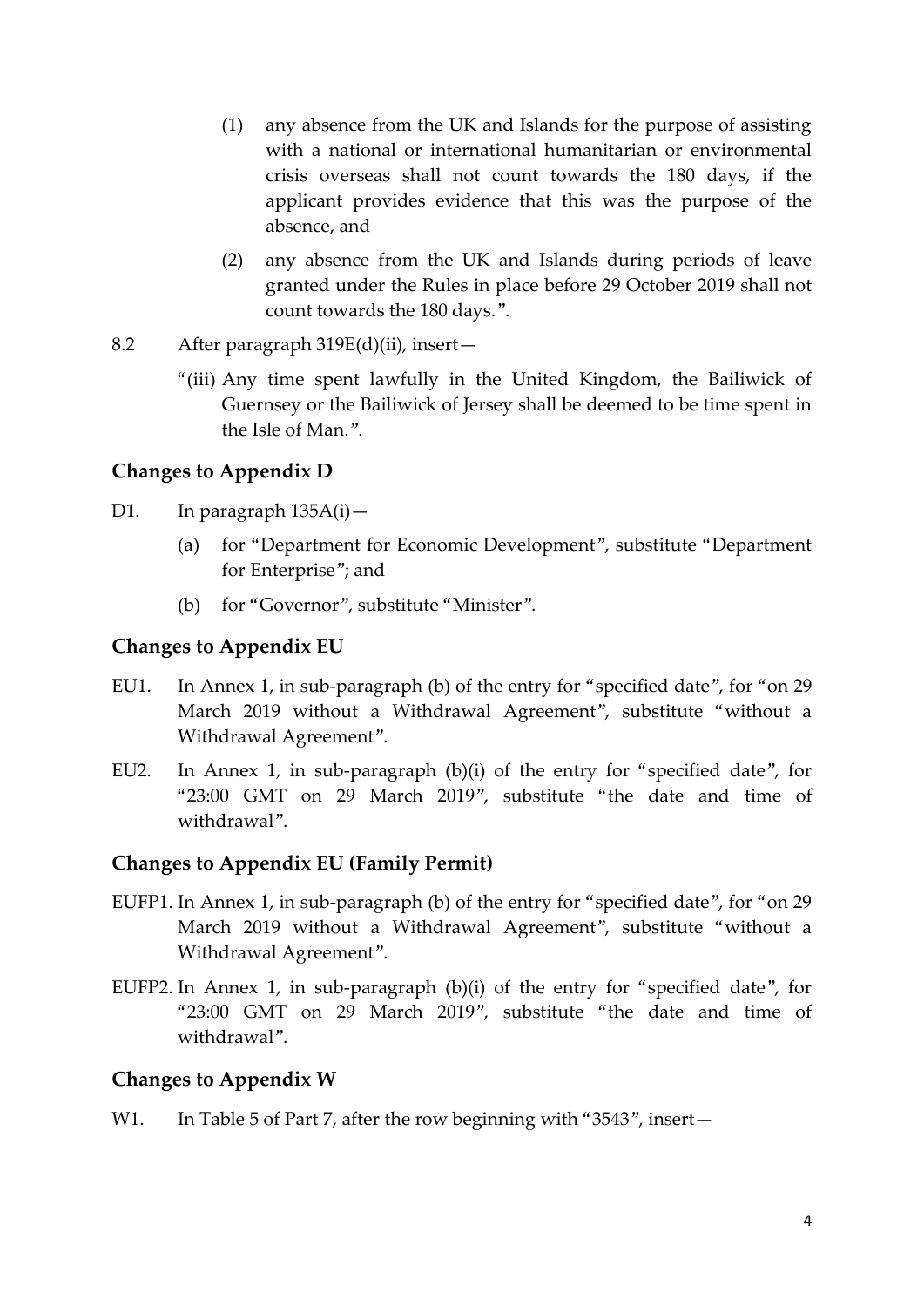| "3562 | Human<br>resources and<br>industrial<br>relations<br>officers | • Employment<br>adviser<br>$\bullet$ Human<br>resources<br>officer<br>Personnel<br>officer<br>Recruitment<br>consultant | • undertakes research into pay<br>differentials, productivity and efficiency<br>bonuses and other payments;<br>develops and recommends personnel<br>$\bullet$<br>and industrial relations policies, assists<br>with their implementation and drafts<br>staff handbooks;<br>acts as an intermediary between<br>$\bullet$<br>employers and candidates, undertaking<br>recruitment processes on behalf of<br>clients;<br>interviews candidates for jobs;<br>$\bullet$<br>advises on training and recruitment,<br>$\bullet$<br>negotiating procedures, salary<br>agreements and other personnel and<br>industrial relations issues;<br>• deals with grievance and disciplinary<br>procedures, and with staff welfare and | £18,000.00<br>A salary for this<br><b>SOC</b><br>code<br>falls<br>below the absolute<br>minimum wage, in<br>accordance<br>with<br>1.1(1)(a)<br>workers<br>must be paid a<br>minimum salary of<br>£20,800 in order to<br>be eligible for a<br>Confirmation<br>of<br>Employment. | £22,000.00 |  |
|-------|---------------------------------------------------------------|-------------------------------------------------------------------------------------------------------------------------|----------------------------------------------------------------------------------------------------------------------------------------------------------------------------------------------------------------------------------------------------------------------------------------------------------------------------------------------------------------------------------------------------------------------------------------------------------------------------------------------------------------------------------------------------------------------------------------------------------------------------------------------------------------------------------------------------------------------|--------------------------------------------------------------------------------------------------------------------------------------------------------------------------------------------------------------------------------------------------------------------------------|------------|--|
|       |                                                               |                                                                                                                         | counselling provision.                                                                                                                                                                                                                                                                                                                                                                                                                                                                                                                                                                                                                                                                                               |                                                                                                                                                                                                                                                                                |            |  |

 $"$ .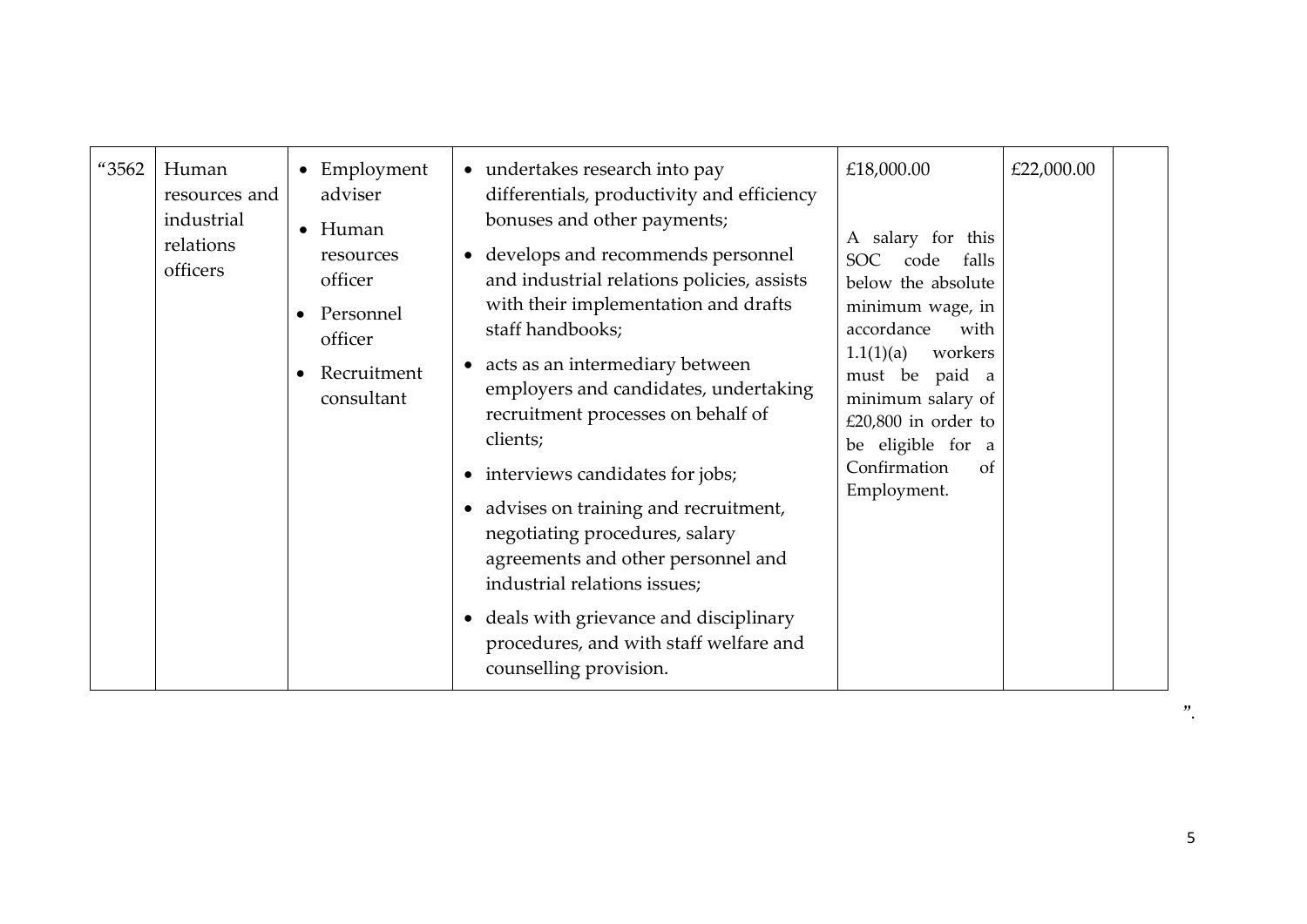# W2. In Table 6 of Part 7, after the row beginning with SOC code "3532", insert-

| "3533 | Insurance<br>underwriters | • Underwriter<br>$\bullet$ Insurance<br>underwriter | • provide technical underwriting support<br>and guidance to customers and<br>distributors;                   | £26,000 | £32,500.00 | Yes |
|-------|---------------------------|-----------------------------------------------------|--------------------------------------------------------------------------------------------------------------|---------|------------|-----|
|       |                           | $\bullet$ Group<br>underwriter                      | • collect data and undertake analysis,<br>providing recommendations to facilitate<br>underwriting decisions; |         |            |     |
|       |                           |                                                     | • provide specialist underwriting advice in<br>respect of technical queries;                                 |         |            |     |
|       |                           |                                                     | • contribute to the development of technical<br>underwriting standards;                                      |         |            |     |
|       |                           |                                                     | • complete underwriting decisions<br>commensurate with delegated authority<br>and organisation policies.     |         |            |     |